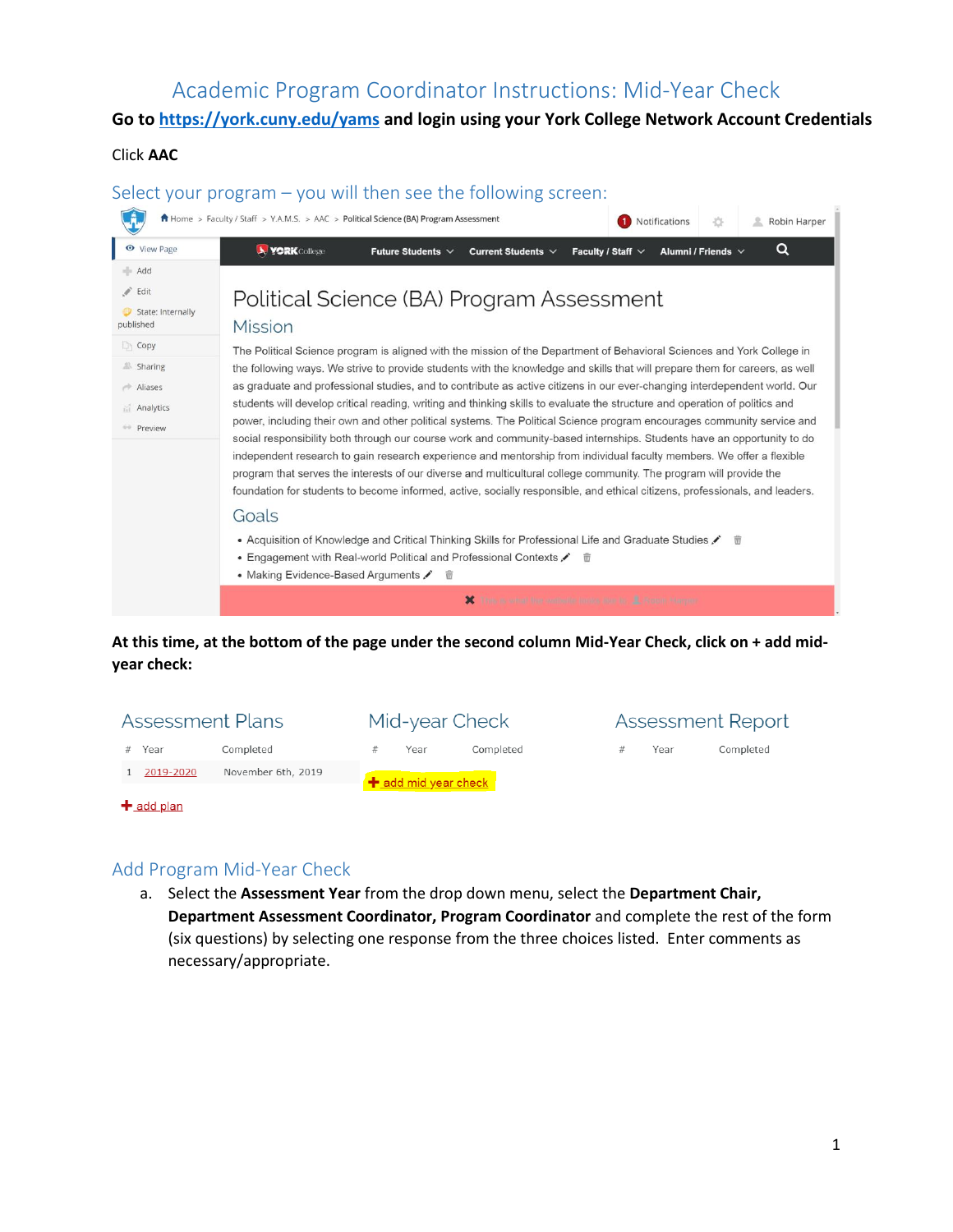Academic Program Mid-Year Assessment Check

#### Assessment Year •

2019-2020

### **Department Chair**

#### **Department Assessment Coordinator**

#### Program Coordinator

Program has collected assessment data for the fall semester .

- ◎ Yes
- Not yet, but we know what needs to be done
- $\circledcirc$  Not yet, we need guidance

#### Comments

Program is in the process of analyzing data from the fall semester .

 $Q$  Yes

- Not yet, but we know what needs to be done
- Not yet, we need guidance

Comments

### b. Click Save

٠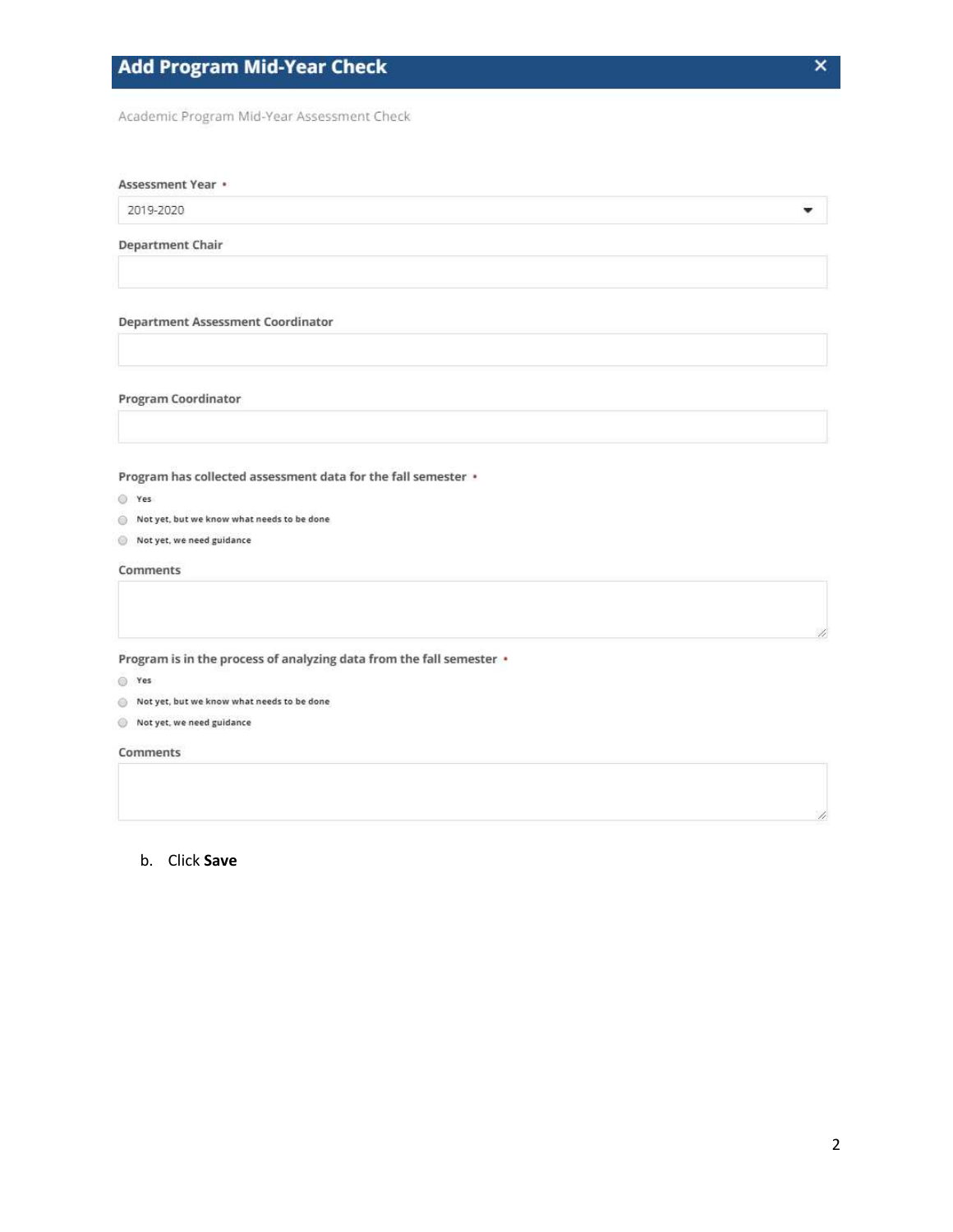Program is continuing to implement the annual assessment plan •

- Yes
- Not yet, but we know what needs to be done
- $\odot$  Not yet, we need guidance

Comments

Department faculty are informed of the program's current year's assessment activities •

- $\circ$  Yes
- $\bigcirc$  No

#### Comments

Program faculty (full-time and/or part-time) are engaged in the current year's assessment activities •

○ Yes

### $\bigcirc$  No

#### Comments

| Save Cancel |
|-------------|

c. The Mid-Year Check will now display in the middle column. Click on the year to review and submit the mid-year check

| Assessment Plans |                    | Mid-year Check |                        | Assessment Report |  |      |           |
|------------------|--------------------|----------------|------------------------|-------------------|--|------|-----------|
| Year             | Completed          |                | Year                   | Completed         |  | Year | Completed |
| 2019-2020        | November 6th, 2019 |                | 2019-2020              | None              |  |      |           |
| $+$ add plan     |                    |                | $+$ add mid year check |                   |  |      |           |

d. Review the completed mid-year check by clicking on the year as indicated above. This will display the following screen: